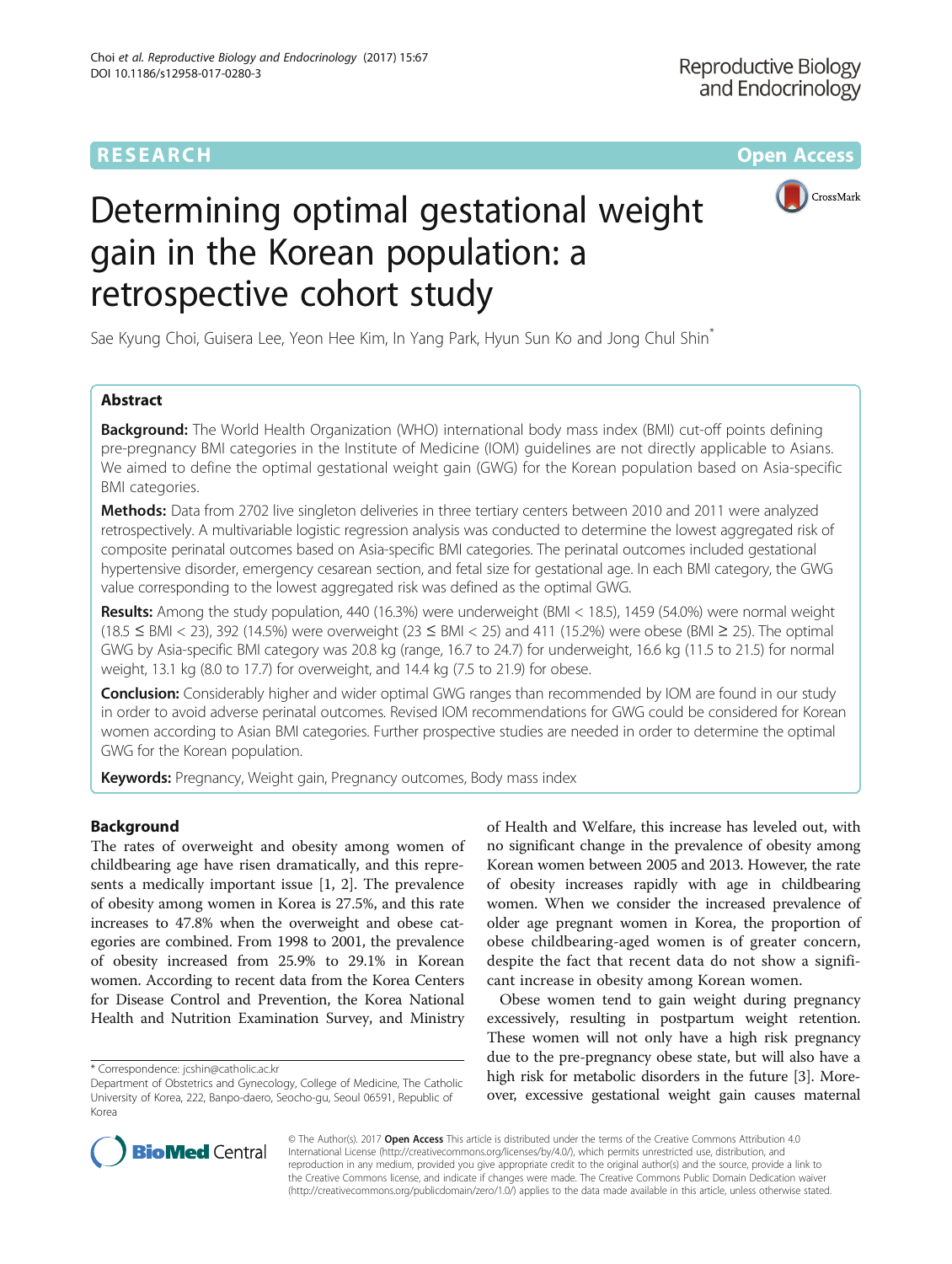and neonatal complications, such as gestational diabetes, hypertensive disorder, labor induction, cesarean delivery, anesthetic complications, postpartum hemorrhage, neonatal intensive care unit admission, macrosomia, and congenital anomalies [\[4](#page-5-0)–[8](#page-5-0)]. Therefore, proper gestational weight gain is important for improving perinatal outcomes.

The Institute of Medicine (IOM) suggested new guidelines for adequate gestational weight gain in 2009, considering the incidences, long-term sequelae, and baseline risks of several potential outcomes associated with gestational weight gain. The new guidelines specified different weight gains for women who were underweight, normal weight, overweight, and obese. These classifications are based on body mass index (BMI), defined as weight in kilograms divided by height in meters squared (kg/m2). The IOM guidelines recommend a weight gain of 12.5–18 kg for the underweight group (BMI  $<$  18.5), 11.5–16 kg for the normal group  $(18.5 \leq BMI < 25)$ , 7–11.5 kg for the overweight group ( $25 \leq BMI < 30$ ), and 5–9.1 kg for the obese group (BMI  $\geq$  30) [[9\]](#page-6-0).

The IOM guideline is most widely used because it is applicable to various racial and ethnic groups. However, this guideline is mainly based on the Caucasian standard, and confirmatory studies are needed because there may be racial differences in body conditions, such as maternal height, pelvic shape, and fat deposition according to weight gain. Furthermore, the World Health Organization (WHO) expert consultation revised the cut-off value of BMI to determine overweight and obesity in the Asian population. WHO expert consultation discussed this issue on the grounds that Asians have a different correlation between BMI, body fat deposition, and health risk than Europeans [\[10\]](#page-6-0). Asians are more likely to have a lower BMI, even though they tend to have more abdominal obesity than other races. Furthermore, in Asia, the risk of type 2 diabetes and cardiovascular disease is higher in person with BMI < 25 [[11](#page-6-0)]. Therefore, a revised recommendation for gestational weight gain is needed for Asian people.

The purpose of the present study is to suggest the proper gestational weight gain (GWG) considering Asian population-specific characteristics. We aimed to define GWG ranges for each pre-pregnancy BMI category defined by the WHO Asian classification among Korean women.

# Methods

From 2010 to 2011, 4557 pregnant women delivered their babies in three tertiary centers at the Catholic Medical Center, Seoul St. Mary's Hospital, Uijeongbu St. Mary's Hospital, and St. Vincent Hospital. We retrospectively reviewed the medical records of 3285 term (37 completed weeks of gestation or later) singleton pregnant women. The pre-pregnancy BMI and GWG were calculated using pre-pregnancy body weight reported by each individual and physical measurement at admission for delivery. We excluded persons that are not Koreans or did not report their body weight before pregnancy. Finally, 2702 pregnant women were enrolled as the study population.

We reviewed pre-pregnancy BMI, weight gain during pregnancy, and maternal and neonatal outcomes in the medical records. The maternal outcomes included gestational hypertensive disorder, gestational diabetes, mode of delivery, emergency cesarean section due to failed labor, 4th degree perineal laceration, and postpartum hemorrhage and infection. The neonatal outcomes included fetal size for gestational age.

The pre-pregnancy BMI was classified according to Asia-specific standards from the WHO as follows:

- 1) Underweight: BMI < 18.5
- 2) Normal: 18.5 ≤ BMI < 23
- 3) Overweight:  $23 \leq BMI < 25$
- 4) Obese: BMI  $\geq 25$

The size of the neonate was based on their birth weight at delivery. Birth weight that was less than the 10th percentile was classified as small for gestational age (SGA) and birth weight greater than the 90th percentile was classified as large for gestational age (LGA). This was derived from the most widely used criterion based on a worldwide study conducted Alexander GR et al. [\[12\]](#page-6-0).

Statistical analyses were performed using SAS version 9.3 (SAS Institute Inc., Cary, NC, USA). Discrete data are expressed as number (%) by analysis of the chi-square test. Continuous data are expressed as mean ± standard deviation or median values using ANOVA or Kruskal-Wallis test respectively. We confirmed the perinatal outcomes that showed meaningful changes according to GWG. The most meaningful perinatal outcomes included gestational hypertensive disorder, emergency cesarean section, and fetal size for gestational age. A univariate multivariable logistic regression analysis was conducted to determine odd ratios (with 95% confidence intervals [CI]) of each outcome relating to increase in GWG. They were adjusted for age, parity, occupation, mode of delivery, and medical history as factors affecting GWG. Total risk was estimated by spline estimation using predicted risk for each complication. We defined the GWG ranges stratified according to Asia-specific BMI categories that did not exceed a 5% increase from the lowest predicted risk.

This study was approved by ethics committee of the Clinical Research Coordinating Center of the Catholic Medical Center (XC11RIMI0029K).

# Results

Baseline characteristics and obstetric outcomes of study participants are summarized in Table [1](#page-2-0). Among the study population, 440 (16.28%) were underweight (BMI < 18.5), 1459 (54.00%) were normal (18.5 ≤ BMI <23), 392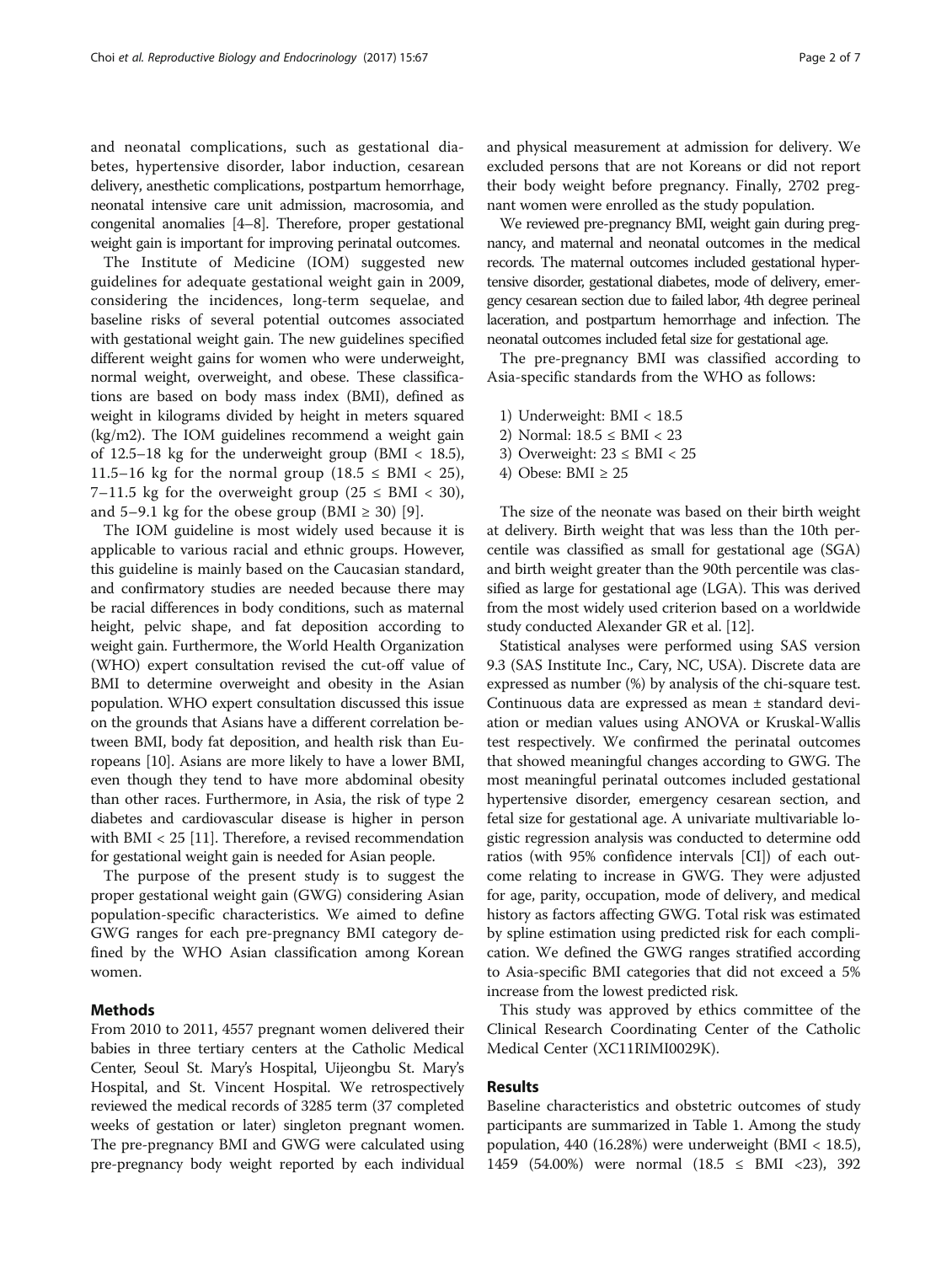<span id="page-2-0"></span>Table 1 Baseline characteristics of the study population

| Characteristics                      |                                                 | Total = $2702$   |
|--------------------------------------|-------------------------------------------------|------------------|
| Age (years)                          |                                                 | $32.59 \pm 4.75$ |
| Occupation                           | Yes                                             | 981 (36.31%)     |
|                                      | No                                              | 1721 (63.69%)    |
| Education                            | Elementary school or less                       | 19 (0.70%)       |
|                                      | Middle school graduate                          | 69 (2.55%)       |
|                                      | High school graduate                            | 893 (33.05%)     |
|                                      | University graduate<br>or higher                | 1821 (63.69%)    |
| Medical history                      | Yes                                             | 350 (12.95%)     |
|                                      | No                                              | 2352 (87.05%)    |
| Pre-pregnancy<br><b>BMI</b> category | Underweight<br>$(< 18.5 \text{ kg/m}^2)$        | 440 (16.28%)     |
|                                      | Normal (18.5 to <23 kg/m <sup>2</sup> )         | 1459 (54.00%)    |
|                                      | Overweight (23 to<br>$<$ 25 kg/m <sup>2</sup> ) | 391 (14.47%)     |
|                                      | Obese ( $\leq$ 25 kg/m <sup>2</sup> )           | 412 (15.25%)     |
| Parity                               | Primiparous                                     | 1351 (50%)       |
|                                      | Multiparous                                     | 1351 (50%)       |
| Duration of pregnancy (weeks)        |                                                 | $38.73 \pm 1.29$ |
| Mode of delivery                     | Vaginal delivery                                | 1599 (59.18%)    |
|                                      | Cesarean section                                | 1103 (40.82%)    |
|                                      | elective                                        | 837 (30.98%)     |
|                                      | emergency                                       | 266 (9.84%)      |
| Size for gestational age             | SGA                                             | 358 (13.25%)     |
|                                      | AGA                                             | 2217 (82.05%)    |
|                                      | IGA                                             | 127 (4.7%)       |
| Gestational diabetes                 |                                                 | 168 (6.22%)      |
| Gestational hypertensive disorder    |                                                 | 136 (5.03%)      |

BMI body mass index, SGA small for gestational age, AGA appropriate for gestational age, LGA large for gestational age

 $(14.47%)$  were overweight  $(23 \leq BMI \leq 25)$ , and 412 (15.25%) were obese (25  $\leq$  BMI). Half of the study population was primiparous, and the other half was multiparous. One thousand nine hundred fifty five participants (59.18%) underwent vaginal delivery, and 1103 (40.82%) underwent cesarean section. Among the individuals who underwent cesarean section, 266 underwent operation due to emergency such as arrest disorder or nonreassuring fetal heart rate, defined as failed labor. The rates of gestational diabetes and gestational hypertensive disorder were 6.22% and 5.03%, respectively.

# Perinatal outcomes

Perinatal outcomes indicating significant risks with a GWG of 1 kg were gestational hypertensive disorder, emergency cesarean section, and fetal size for gestational age. Logistic models for perinatal outcomes showed that an increase in GWG was associated with a decrease in

the predicted risk of SGA and increase in that of LGA. Furthermore, increase in GWG was associated with increased predicted risks of gestational hypertension and failed labor (Fig. [1\)](#page-3-0).

The odd ratio for each outcome was calculated on the basis of maternal age, height, parity, occupation, education, medical history, and mode of delivery. All confounders were highly significant predictors of GWG. The risk for SGA decreased (OR 0.93; 95% CI = 0.91–0.96) and the risk for LGA increased (OR 1.07;  $95\%$  CI = 1.04–1.11) as the GWG increased by 1 kg. The incidence of gestational hypertension increased according to GWG (OR 1.03; 95% CI =  $1.00-1.07$ ). The risk of failed labor also increased (OR 1.02;  $95\%$  CI = 0.99–1.05), but the adjusted odd ratio was not statistically significant (Table [2\)](#page-3-0).

# Gestational weight gain

The lowest total predicted risks were calculated in each interval according to the Asian BMI classification. The recommended weight gain range was set as the range that does not exceed a 5% increase from the lowest predicted risk. The optimal GWG values were observed to be between 16.7 and 24.7 kg for underweight women and between 11.5 and 21.5 kg for normal women. Overweight and obese women achieved the optimal GWG values between 8.0 and 17.7 kg and 7.5 and 21.9 kg, respectively (Table [3](#page-4-0)). The optimal GWG rages were considerably higher and wider than GWG reported in the IOM guideline. Furthermore, the optimal GWG for obese group was wider than that for overweight group. Because the pre-pregnancy obesity itself was an important risk factor for adverse perinatal outcome, it was not easy to determine the proper range of GWG in the obese group, thus suggesting a broad and vague GWG range (Fig. [2](#page-4-0)).

# **Discussion**

In this study, we examined the proper weight gain range during pregnancy according to Asian BMI classification. When inappropriate weight gain was observed, the incidence of poor perinatal prognostic factors such as LGA, hypertension, emergency cesarean section, and SGA increased. Optimal GWG based on the risk of meaningful perinatal outcomes was higher for women who were in a lower BMI category and lower for women who were in a higher BMI category. The optimal GWG in this Korean population differed from that of the IOM guidelines, which was based on data from Caucasian women. The optimal GWG in our study was higher and the range was wider than that of the IOM guideline. The optimal GWG for underweight and obese women was outside the IOM recommended range.

Several previous studies have found the importance of proper GWG. Not only excessive GWG, but also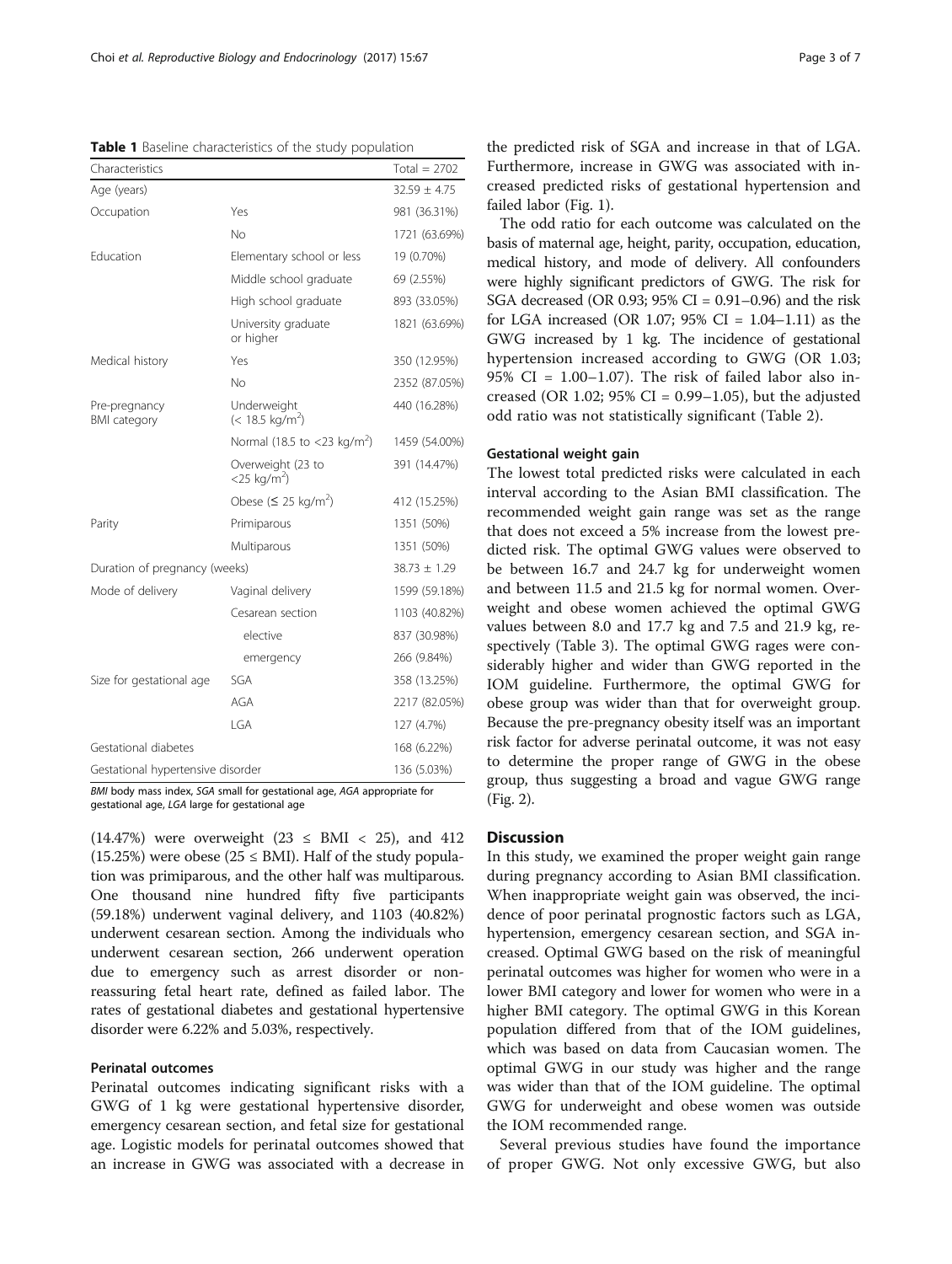<span id="page-3-0"></span>

insufficient weight gain can cause poor perinatal outcomes. While excessive weight gain during pregnancy is associated with LGA, maternal hypertension, and cesarean section, low maternal weight or insufficient GWG is associated with intrauterine fetal growth restriction, low birth weight, and preterm delivery [\[13](#page-6-0)–[15](#page-6-0)]. Bodnar et al. explored the association between GWG and SGA, LGA, spontaneous preterm births (PTB), and medically indicated PTBs among 5550 pregnant women. They reported that the adjusted risk of SGA increased as GWG declined and the risk of LGA increased with increasing GWG. They also reported that low GWG were associated with an increased risk of spontaneous PTB and high GWG was related to an increased risk of indicated PTB [[13](#page-6-0)]. Kiel et al. reported a population-based cohort study of 20,251 pregnant obese women delivering full-term singleton infants to examine the effect of GWG on pregnancy outcomes (preeclampsia, cesarean delivery, SGA, and LGA). They reported that increasing risk of preeclampsia, cesarean delivery, and LGA birth and decreasing risk of SGA birth with increasing GWG [\[15\]](#page-6-0). The results of our study were similar to these findings.

We suggested an optimal GWG guideline based on Asian BMI categories that differed from the IOM

Table 2 Odds of each outcome relating to one unit increase in GWG

|                          | Unadjusted          |           |                     | Adjusted  |  |
|--------------------------|---------------------|-----------|---------------------|-----------|--|
|                          | OR (95% CI)         | $P$ value | OR (95% CI)         | $P$ value |  |
| SGA                      | $0.93(0.91 - 0.96)$ | < 0.0001  | $0.93(0.91 - 0.96)$ | < 0.0001  |  |
| <b>LGA</b>               | $1.08(1.05 - 1.12)$ | < 0.0001  | $1.07(1.04 - 1.11)$ | < 0.0001  |  |
| Gestational hypertension | $1.04(1.00 - 1.07)$ | 0.0327    | $1.03(1.00 - 1.07)$ | 0.0601    |  |
| Failed labor             | 1.05 (1.02-1.07)    | < 0.0001  | $1.02(0.99 - 1.05)$ | 0.1273    |  |

Adjusted for age, height, parity, occupation, education, medical history, and mode of delivery

GWG gestational weight gain, OR odds ratio, CI confidence interval, SGA small for gestational age, LGA large for gestational age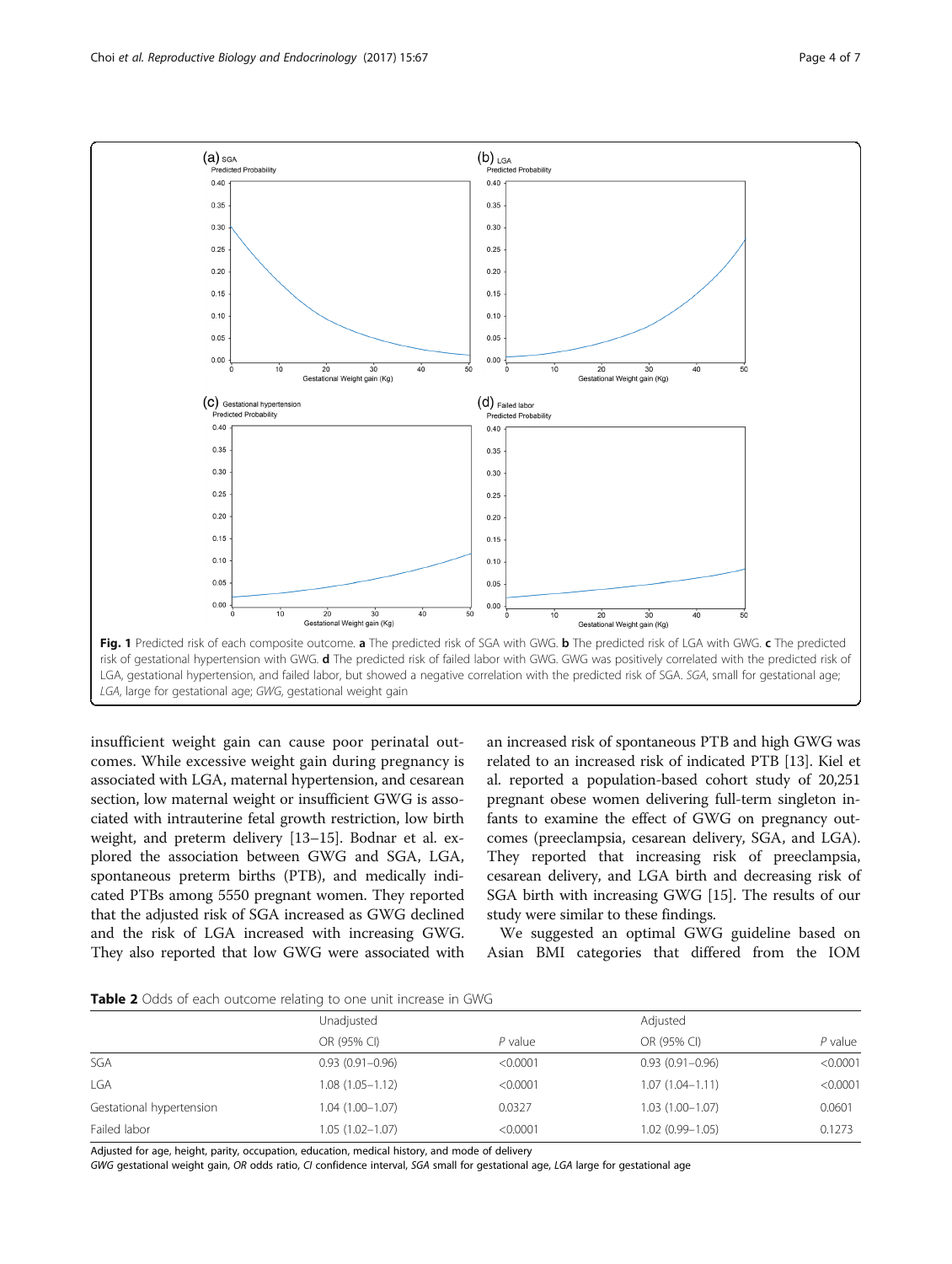<span id="page-4-0"></span>Table 3 Optimal weight gain range with the lowest risk

| Pre-pregnancy weight category Asian Pacific BMI |                                                  | Optimal weight<br>gain range (kg) |
|-------------------------------------------------|--------------------------------------------------|-----------------------------------|
| Underweight                                     | Less than 18.5 kg/m <sup>2</sup>                 | 20.8 (16.7-24.7)                  |
| Normal                                          | 18.5-22.9 kg/m <sup>2</sup>                      | $16.6(11.5 - 21.5)$               |
| Overweight                                      | 23.0-24.9 kg/m <sup>2</sup>                      | $13.1 (8.0 - 17.7)$               |
| Obese                                           | 25 kg/m <sup>2</sup> and greater 14.4 (7.5-21.9) |                                   |

BMI body mass index

guideline. Some previous studies provided insight into whether racial or ethnic differences altered the association between GWG and various perinatal outcomes. The results from theses analyses were that racial or ethnic group did not affect the relationship between GWG and outcomes [\[16](#page-6-0), [17](#page-6-0)]. Nevertheless, in some studies, various recommendations for different populations were proposed besides the IOM GWG guideline. The Brazilian Ministry of Health recommended its own GWG guideline based on the IOM guidelines and Atalah's curve, which was a recommendation for Chilean women to monitor the progress of their nutritional state during pregnancy according to pre-pregnancy BMI [\[18, 19](#page-6-0)]. There were also several studies that suggested optimal GWG for Asian populations such as China, Vietnam, and Singapore [[20](#page-6-0)–[22\]](#page-6-0). This implies that the GWG should be different depending on demographic characteristics.

The optimal GWG range in our study was higher and wider than the IOM recommendation, as reported by Andreas et al. They established a GWG guideline using a new statistical technique by setting the GWG as a continuous variable and considering factors that affect weight gain, such as smoking or parity, as effect modifiers [[23\]](#page-6-0). We hypothesize that the reason for the wider and higher GWG is not only differences in statistical methods but also the lower proportion of LGA in the study population limited to Korean women showing minimal ethnic differences.

The optimal GWG range for obese women was similar to that for overweight women but wider than those for other groups because predicted risks for all factors were relatively higher regardless of weight gain. This result supports our previous finding that pre-pregnancy obesity itself is a major risk factor for adverse perinatal outcomes.

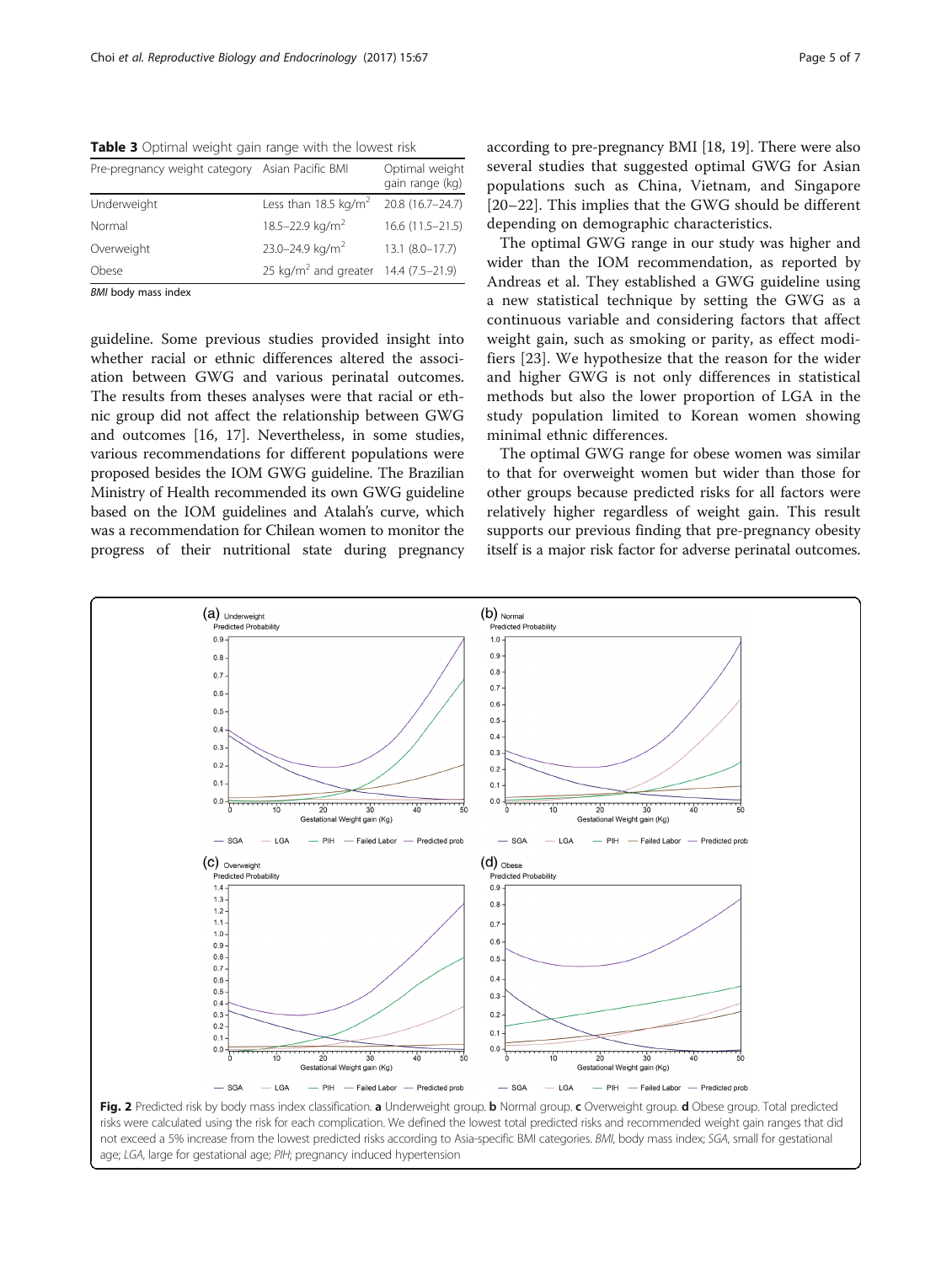<span id="page-5-0"></span>We previously reported that pre-pregnancy obesity more closely correlated with adverse perinatal outcomes than excessive GWG [\[24\]](#page-6-0).

In summary, the most notable prognostic factors related to GWG were inappropriate birth weight, development of gestational hypertensive disorder, and increasing rate of emergency cesarean section. Our study indicates that GWG guidelines should be revised based on the characteristics of the Korean population considering these factors. Our guideline suggests an optimal GWG that is higher and wider than the IOM guideline.

There are some limitations to our study. First, this is a retrospective study. No reliable and objective method was used to measure the pre-pregnancy BMI and GWG of the patients because they were calculated using prepregnancy body weight reported by each individual. Second, there was lack of birth weight curve adjusted on Korean population. The study population showed high rate of SGA and low rate of LGA stemming from ethnic differences. Third, several outcomes such as GDM, Apgar score, and admission to NICU were excluded from the most meaningful perinatal outcomes. Although we did not found statistically significant correlations in this study, it remains unchanged that they are important factors associated with GWG. Finally, the high cesarean section rate, which was a characteristic problem of Korean population, could affect the results of the statistical analysis. Despite such limitations, our study has strength in that it provided a reference standard for clinical practice by presenting revised GWG guidelines suitable for Korean population. However, further prospective studies required to determine both adverse pregnancy outcome depending on high GWG and optimal GWG for Korea population. There is a need to conduct prospective studies based on the Korean birth weight standard in the future.

# Conclusions

There are many factors that affect perinatal morbidity and mortality, but a typical modifiable influencing factor is maternal weight gain during pregnancy [\[25](#page-6-0), [26](#page-6-0)]. Pregnant women who gain weight according to the recommend guidelines have a good prognosis for birth weight, fetal growth, and postpartum weight retention [\[27\]](#page-6-0). Therefore, it is an important task of healthcare providers to improve maternal health by proposing and managing appropriate GWG. Furthermore, GWG guidelines adapted to the characteristics of the Asian population need to be considered, although the IOM guideline is the most used currently.

# Abbreviations

BMI: Body mass index; GWG: Gestational weight gain; IOM: Institute of Medicine; LGA: Large for gestational age; PTB: Spontaneous preterm births; SGA: Small for gestational age; WHO: World Health Organization

#### Acknowledgements

This study was advised and supported by the Catholic Research Coordinating Center.

# Funding

No external funding was received for this study.

#### Availability of data and materials

All data supporting the conclusion of the article are available from the corresponding author on reasonable request.

#### Authors' contributions

SK Choi participated in the design of the study and acquisition and interpretation of data. SK Choi is the first author and participated in drafting of manuscript. JC Shin is the corresponding author. Guisera Lee, YH Kim, IY Park, and HS Ko participated in data acquisition. All authors have read and approved the final manuscript.

#### Authors' information

Sae Kyung Choi is a clinical assisted professor in the division of Maternal-fetal Medicine, Department of Obstetrics and Gynecology, Seoul St. Mary's Hospital of the Catholic University of Korea. Jong Chul Shin and In Yang Park are professors of the same institution. Hyun Sun Ko is an assistant professor of the same institution. Guisera Lee is a professor in the division of Maternal-fetal Medicine, Department of Obstetrics and Gynecology, St. Vincent Hospital of the Catholic University of Korea. Yeon Hee Kim is an associate professor of the division of Maternal-fetal Medicine, Department of Obstetrics and Gynecology, Uijeongbu St. Mary's Hospital of the Catholic University of Korea.

## Ethics approval and consent to participate

This study was approved by an ethics committee of the Clinical Research Coordinating Center of the Catholic Medical Center (XC11RIMI0029). The data was retrospectively reviewed.

#### Consent for publication

Not applicable.

#### Competing interests

The authors declare that they have no competing interests.

## Publisher's Note

Springer Nature remains neutral with regard to jurisdictional claims in published maps and institutional affiliations.

# Received: 20 March 2017 Accepted: 30 July 2017 Published online: 22 August 2017

#### References

- 1. Finkelstein EA, Ruhm CJ, Kosa KM. Economic causes and consequences of obesity. Annu Rev Public Health. 2005;26:239–57.
- 2. Ogden CL, Carroll MD, Curtin LR, McDowell MA, Tabak CJ, Flegal KM. Prevalence of overweight and obesity in the United States, 1999-2004. JAMA. 2006;295:1549–55.
- 3. Molyneaux E, Poston L, Ashurst-Williams S, Howard LM. Obesity and mental disorders during pregnancy and postpartum: a systematic review and meta-analysis. Obstet Gynecol. 2014;123:857–67.
- 4. Cnossen JS, Leeflang MM, de Haan EE, Mol BW, van der Post JA, Khan KS, et al. Accuracy of body mass index in predicting pre-eclampsia: bivariate metaanalysis. BJOG. 2007;114:1477–85.
- 5. Yang W, Carmichael SL, Tinker SC, Shaw GM, National Birth Defects Prevention Study. Association between weight gain during pregnancy and neural tube defects and gastroschisis in offspring. Birth Defects Res A Clin Mol Teratol. 2012;94:1019–25.
- 6. Cheng YW, Chung JH, Kurbisch-Block I, Inturrisi M, Shafer S, Caughey AB. Gestational weight gain and gestational diabetes mellitus: perinatal outcomes. Obstet Gynecol. 2008;112:1015–22.
- 7. Davies GA, Maxwell C, McLeod L, Gagnon R, Basso M, Bos H, et al. Obesity in pregnancy. J Obstet Gynaecol Can. 2010;32:165–73.
- 8. Heude B, Thiébaugeorges O, Goua V, Forhan A, Kaminski M, Foliguet B, et al. Pre-pregnancy body mass index and weight gain during pregnancy: